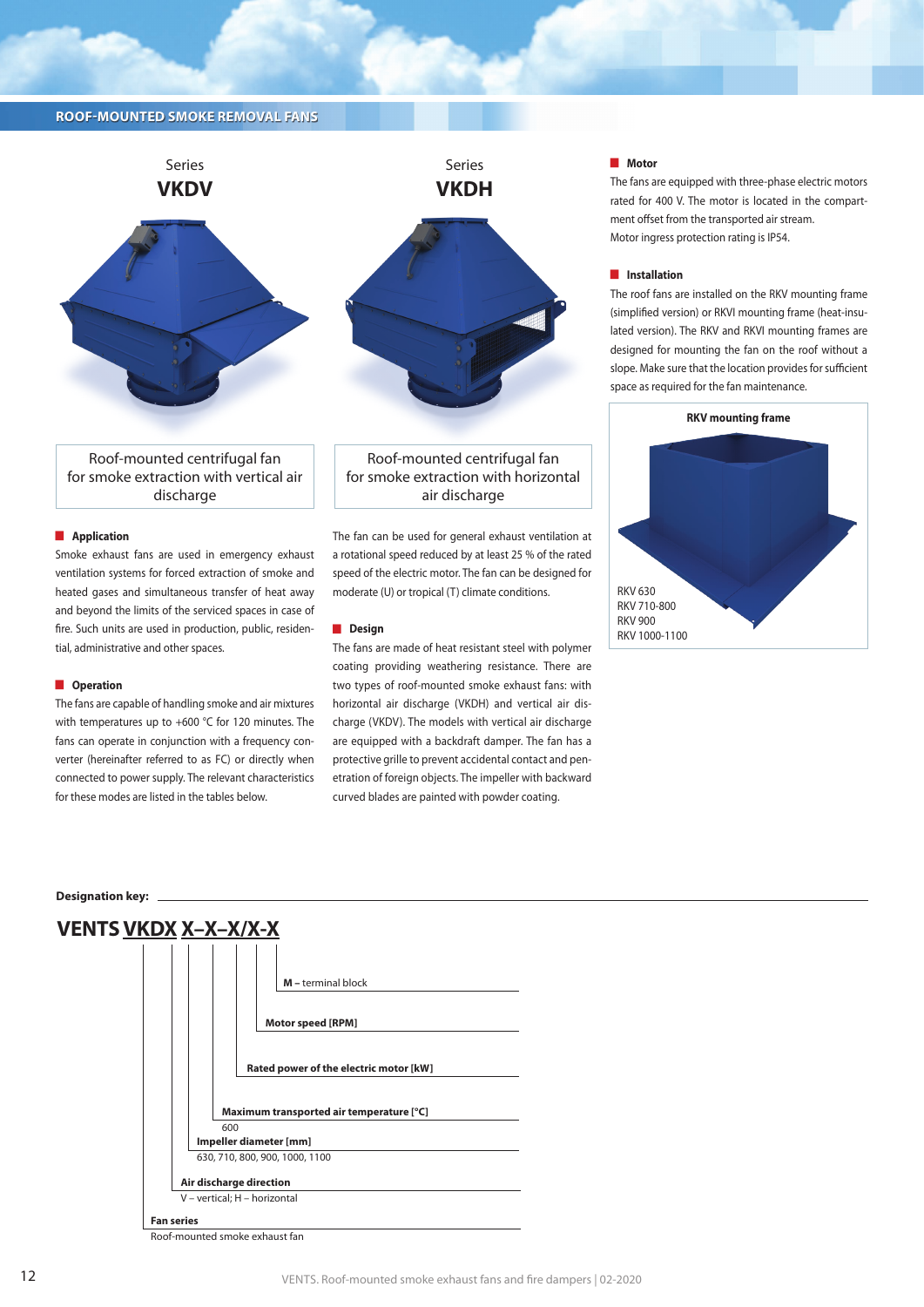### **Technical data:**

|                                                                | VKDV(H)<br>630-600-1.5/930 | VKDV(H)<br>630-600-2.2/940 | VKDV(H)<br>630-600-3.0/960 |
|----------------------------------------------------------------|----------------------------|----------------------------|----------------------------|
| Voltage [V]                                                    | $3 - 400$                  | $3 - 400$                  | $3 - 400$                  |
| Rated frequency [Hz]                                           | 50                         | 50                         | 50                         |
| Rated power Ny [kW]                                            | 1.5                        | 2.2                        | 3.0                        |
| Current [A]                                                    | 3.7                        | 5.6                        | 7.4                        |
| Rated RPM [min <sup>-1</sup> ]                                 | 930                        | 940                        | 960                        |
| Maximum RPM when operating from FC [min <sup>-1</sup> ]        | 1010                       | 1160                       | 1280                       |
| Maximum frequency when operating from FC [Hz]                  | 54                         | 62                         | 67                         |
| Curve number at the diagram when operating from FC             | $\left( 1\right)$          | $^\circledR$               | ③                          |
| Curve number at the diagram when operating from supply network | T                          | $\circledR$                | (9)                        |

|                                                                | VKDV(H)<br>630-600-4.0/1440 | VKDV(H)<br>630-600-5.5/1450 | VKDV(H)<br>630-600-7.5/1440 |
|----------------------------------------------------------------|-----------------------------|-----------------------------|-----------------------------|
| Voltage [V]                                                    | $3 - 400$                   | $3 - 400$                   | $3 - 400$                   |
| Rated frequency [Hz]                                           | 50                          | 50                          | 50                          |
| Rated power Ny [kW]                                            | 4.0                         | 5.5                         | 7.5                         |
| Current [A]                                                    | 8.8                         | 11.3                        | 15.5                        |
| Rated RPM [min <sup>-1</sup> ]                                 | 1440                        | 1450                        | 1440                        |
| Maximum RPM when operating from FC [min <sup>-1</sup> ]        | 1370                        | 1550                        | 1730                        |
| Maximum frequency when operating from FC [Hz]                  | 48                          | 53                          | 60                          |
| Curve number at the diagram when operating from FC             | $\circledast$               | ⑤                           | $\circledast$               |
| Curve number at the diagram when operating from supply network |                             | $\mathbf{\Omega}$           | $\bf \bf \bf 0$             |

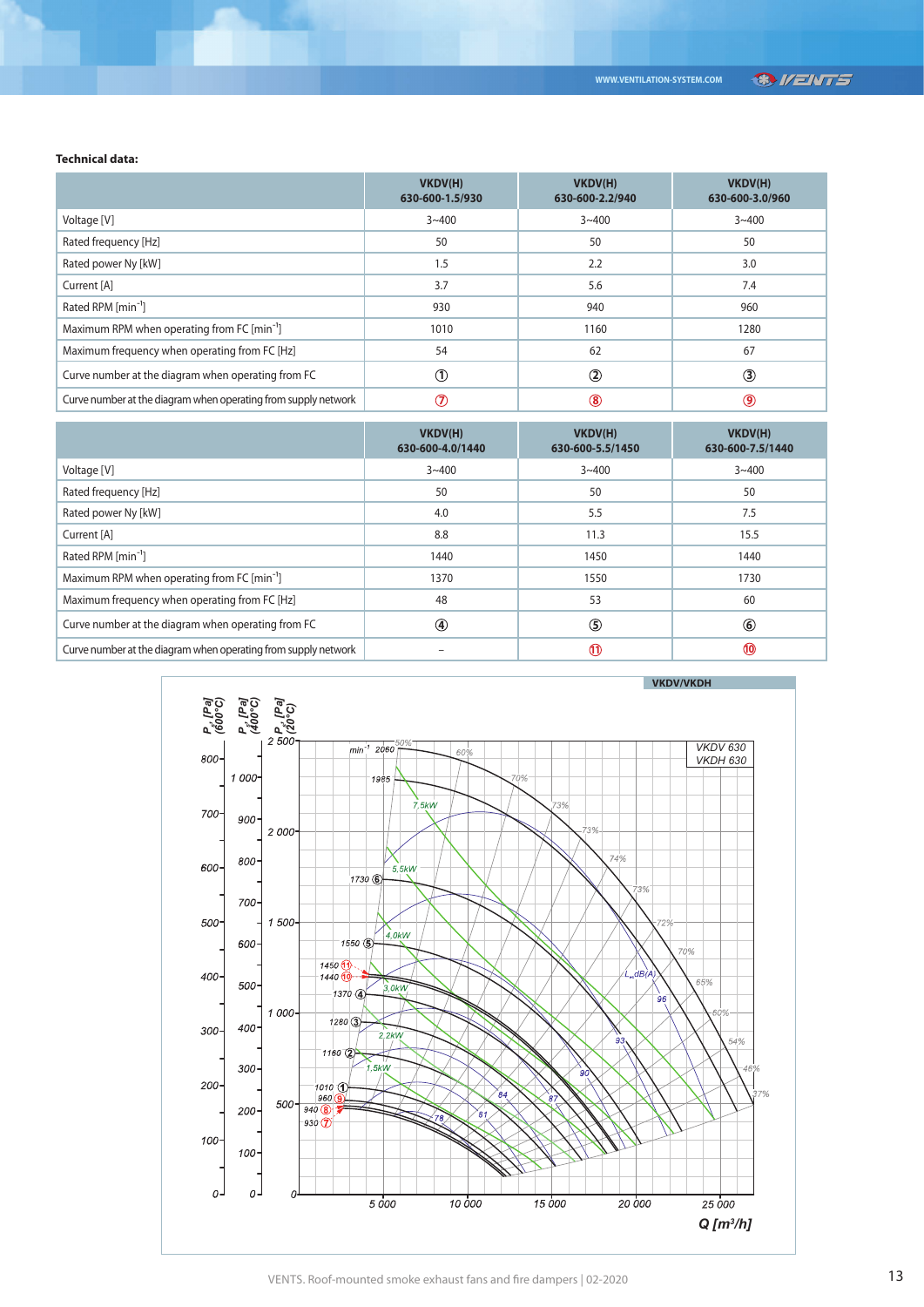## **Technical data:**

|                                                                | VKDV(H)<br>710-600-2.2/940 | VKDV(H)<br>710-600-3/960 | VKDV(H)<br>710-600-4/950 |
|----------------------------------------------------------------|----------------------------|--------------------------|--------------------------|
| Voltage [V]                                                    | $3 - 400$                  | $3 - 400$                | $3 - 400$                |
| Rated frequency [Hz]                                           | 50                         | 50                       | 50                       |
| Rated power Ny [kW]                                            | 2.2                        | 3.0                      | 4.0                      |
| Current [A]                                                    | 5.3                        | 7.4                      | 8.4                      |
| Rated RPM [min <sup>-1</sup> ]                                 | 940                        | 960                      | 950                      |
| Maximum RPM when operating from FC [min <sup>-1</sup> ]        | 940                        | 1050                     | 1140                     |
| Maximum frequency when operating from FC [Hz]                  | 50                         | 55                       | 60                       |
| Curve number at the diagram when operating from FC             |                            | $\circled{2}$            | $\bf(3)$                 |
| Curve number at the diagram when operating from supply network |                            | ◉                        | $\bf{(8)}$               |

|                                                                | VKDV(H)<br>710-600-5.5/960 | VKDV(H)<br>710-600-7.5/1455 | VKDV(H)<br>710-600-11/1460 |
|----------------------------------------------------------------|----------------------------|-----------------------------|----------------------------|
| Voltage [V]                                                    | $3 - 400$                  | $3 - 400$                   | $3 - 400$                  |
| Rated frequency [Hz]                                           | 50                         | 50                          | 50                         |
| Rated power Ny [kW]                                            | 5.5                        | 7.5                         | 11.0                       |
| Current [A]                                                    | 11.2                       | 15.1                        | 21.2                       |
| Rated RPM [min <sup>-1</sup> ]                                 | 960                        | 1455                        | 1460                       |
| Maximum RPM when operating from FC [min <sup>-1</sup> ]        | 1280                       | 1380                        | 1620                       |
| Maximum frequency when operating from FC [Hz]                  | 67                         | 47                          | 55                         |
| Curve number at the diagram when operating from FC             | $\circledast$              | $\circledS$                 | $^{\circ}$                 |
| Curve number at the diagram when operating from supply network | ◉                          |                             | (10)                       |



14 VENTS. Roof-mounted smoke exhaust fans and fire dampers | 02-2020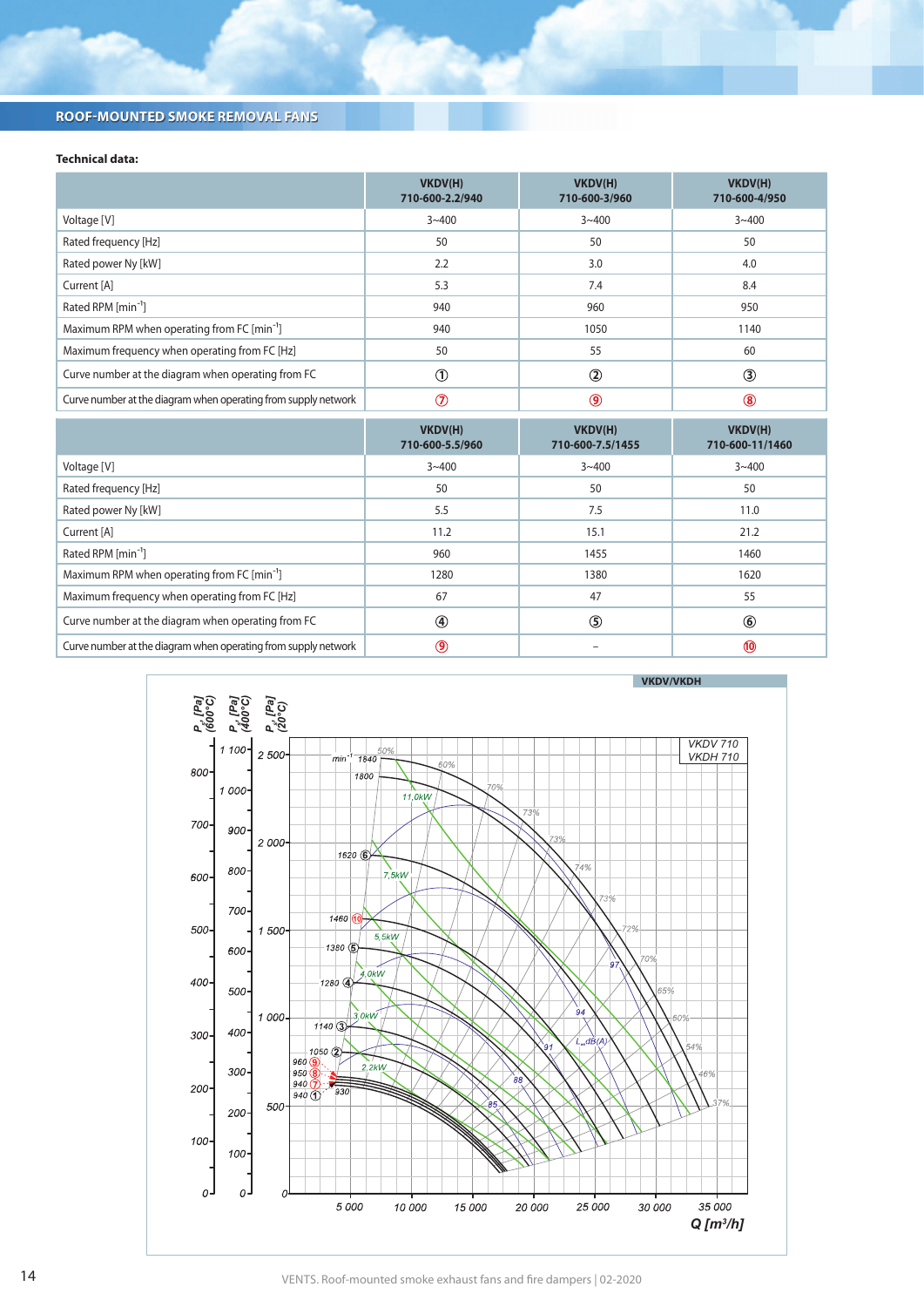### **Technical data:**

|                                                                | VKDV(H)<br>800-600-4/960 | VKDV(H)<br>800-600-5.5/950 | VKDV(H)<br>800-600-7.5/970 |
|----------------------------------------------------------------|--------------------------|----------------------------|----------------------------|
| Voltage [V]                                                    | $3 - 400$                | $3 - 400$                  | $3 - 400$                  |
| Rated frequency [Hz]                                           | 50                       | 50                         | 50                         |
| Rated power Ny [kW]                                            | 4.0                      | 5.5                        | 7.5                        |
| Current [A]                                                    | 9.2                      | 12.3                       | 15.7                       |
| Rated RPM [min <sup>-1</sup> ]                                 | 960                      | 950                        | 970                        |
| Maximum RPM when operating from FC [min <sup>-1</sup> ]        | 960                      | 1050                       | 1170                       |
| Maximum frequency when operating from FC [Hz]                  | 50                       | 55                         | 60                         |
| Curve number at the diagram when operating from FC             | D                        | $\circled{2}$              | 3                          |
| Curve number at the diagram when operating from supply network | (8)                      | ි                          | 9                          |

|                                                                | VKDV(H)<br>800-600-11/960 | VKDV(H)<br>800-600-15/1460 | VKDV(H)<br>800-600-18.5/1470 |
|----------------------------------------------------------------|---------------------------|----------------------------|------------------------------|
| Voltage [V]                                                    | $3 - 400$                 | $3 - 400$                  | $3 - 400$                    |
| Rated frequency [Hz]                                           | 50                        | 50                         | 50                           |
| Rated power Ny [kW]                                            | 11.0                      | 15.0                       | 18.5                         |
| Current [A]                                                    | 21.2                      | 29.5                       | 36.4                         |
| Rated RPM [min <sup>-1</sup> ]                                 | 960                       | 1460                       | 1470                         |
| Maximum RPM when operating from FC [min <sup>-1</sup> ]        | 1330                      | 1480                       | 1580                         |
| Maximum frequency when operating from FC [Hz]                  | 69                        | 51                         | 54                           |
| Curve number at the diagram when operating from FC             | ⊕                         | $\circledS$                | $^{\circ}$                   |
| Curve number at the diagram when operating from supply network | (8)                       | $\bf \Phi$                 | (11)                         |



# VENTS. Roof-mounted smoke exhaust fans and fire dampers | 02-2020 15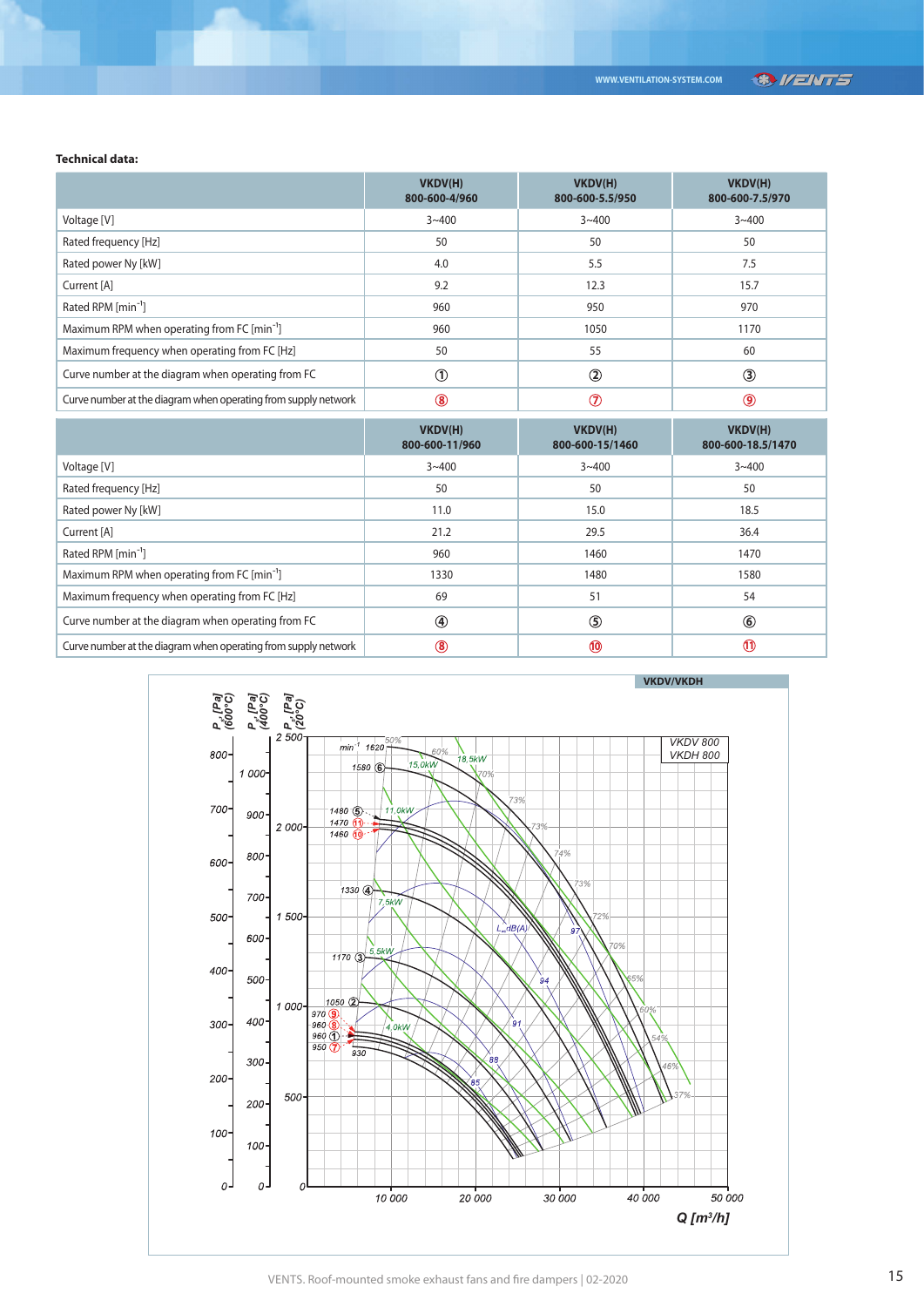## **Technical data:**

|                                                                | VKDV(H)<br>900-600-4/720 | VKDV(H)<br>900-600-5.5/960 | VKDV(H)<br>900-600-7.5/970 | VKDV(H)<br>900-600-11/970 |
|----------------------------------------------------------------|--------------------------|----------------------------|----------------------------|---------------------------|
| Voltage [V]                                                    | $3 - 400$                | $3 - 400$                  | $3 - 400$                  | $3 - 400$                 |
| Rated frequency [Hz]                                           | 50                       | 50                         | 50                         | 50                        |
| Rated power Ny [kW]                                            | 4.0                      | 5.5                        | 7.5                        | 11.0                      |
| Current [A]                                                    | 10.0                     | 12.3                       | 15.7                       | 23.0                      |
| Rated RPM [min <sup>-1</sup> ]                                 | 720                      | 960                        | 970                        | 970                       |
| Maximum RPM when operating from FC [min <sup>-1</sup> ]        | 770                      | 860                        | 970                        | 1070                      |
| Maximum frequency when operating from FC [Hz]                  | 53                       | 45                         | 50                         | 55                        |
| Curve number at the diagram when operating from FC             | $^{\circ}$               | $\circled{2}$              | $\circled{3}$              | $\bigcirc$                |
| Curve number at the diagram when operating from supply network | $\circledast$            |                            |                            | $\bf{0}$                  |

|                                                                | VKDV(H)<br>900-600-15/960 | VKDV(H)<br>900-600-18.5/960 | VKDV(H)<br>900-600-22/960 |
|----------------------------------------------------------------|---------------------------|-----------------------------|---------------------------|
| Voltage [V]                                                    | $3 - 400$                 | $3 - 400$                   | $3 - 400$                 |
| Rated frequency [Hz]                                           | 50                        | 50                          | 50                        |
| Rated power Ny [kW]                                            | 15.0                      | 18.5                        | 22.0                      |
| Current [A]                                                    | 31.0                      | 36.4                        | 44.0                      |
| Rated RPM [min <sup>-1</sup> ]                                 | 960                       | 960                         | 960                       |
| Maximum RPM when operating from FC [min <sup>-1</sup> ]        | 1210                      | 1290                        | 1370                      |
| Maximum frequency when operating from FC [Hz]                  | 63                        | 67                          | 71                        |
| Curve number at the diagram when operating from FC             | $\circledS$               | $\circledast$               | $\circled7$               |
| Curve number at the diagram when operating from supply network | ◉                         | ◉                           | 9                         |



16 VENTS. Roof-mounted smoke exhaust fans and fire dampers | 02-2020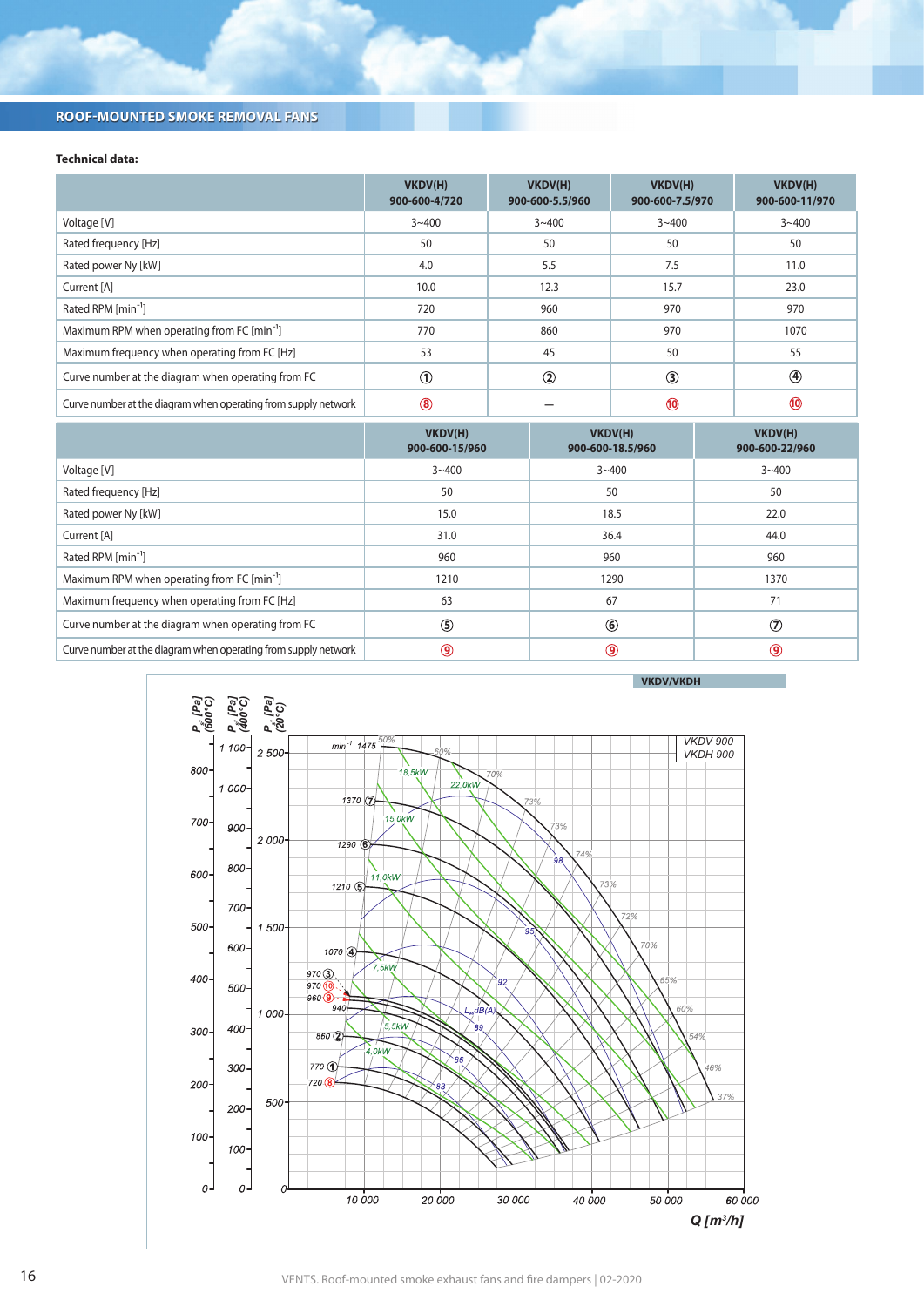## **®VENTS**

### **Technical data:**

|                                                                | VKDV(H)<br>1000-600-5.5/720 | VKDV(H)<br>1000-600-7.5/730 | VKDV(H)<br>1000-600-11/970 | VKDV(H)<br>1000-600-15/970 |
|----------------------------------------------------------------|-----------------------------|-----------------------------|----------------------------|----------------------------|
| Voltage [V]                                                    | $3 - 400$                   | $3 - 400$                   | $3 - 400$                  | $3 - 400$                  |
| Rated frequency [Hz]                                           | 50                          | 50                          | 50                         | 50                         |
| Rated power Ny [kW]                                            | 5.5                         | 7.5                         | 11.0                       | 15.0                       |
| Current [A]                                                    | 13.6                        | 18.0                        | 23.0                       | 31.0                       |
| Rated RPM [min <sup>-1</sup> ]                                 | 720                         | 730                         | 970                        | 970                        |
| Maximum RPM when operating from FC [min <sup>-1</sup> ]        | 690                         | 770                         | 880                        | 990                        |
| Maximum frequency when operating from FC [Hz]                  | 48                          | 53                          | 45                         | 51                         |
| Curve number at the diagram when operating from FC             | ➀                           | $\circled{2}$               | $\circled{3}$              | $^{\circledR}$             |
| Curve number at the diagram when operating from supply network |                             | $\circledast$               |                            | $\circledcirc$             |

|                                                                | VKDV(H)<br>1000-600-18.5/970 | VKDV(H)<br>1000-600-22/970 | VKDV(H)<br>1000-600-30/970 |
|----------------------------------------------------------------|------------------------------|----------------------------|----------------------------|
| Voltage [V]                                                    | $3 - 400$                    | $3 - 400$                  | $3 - 400$                  |
| Rated frequency [Hz]                                           | 50                           | 50                         | 50                         |
| Rated power Ny [kW]                                            | 18.5                         | 22.0                       | 30.0                       |
| Current [A]                                                    | 36.5                         | 44.6                       | 59.6                       |
| Rated RPM [min <sup>-1</sup> ]                                 | 970                          | 970                        | 970                        |
| Maximum RPM when operating from FC [min <sup>-1</sup> ]        | 1060                         | 1110                       | 1230                       |
| Maximum frequency when operating from FC [Hz]                  | 55                           | 57                         | 63                         |
| Curve number at the diagram when operating from FC             | $\circledS$                  | $\circledast$              | $\circled7$                |
| Curve number at the diagram when operating from supply network | $\circledcirc$               | ◉                          | 9                          |

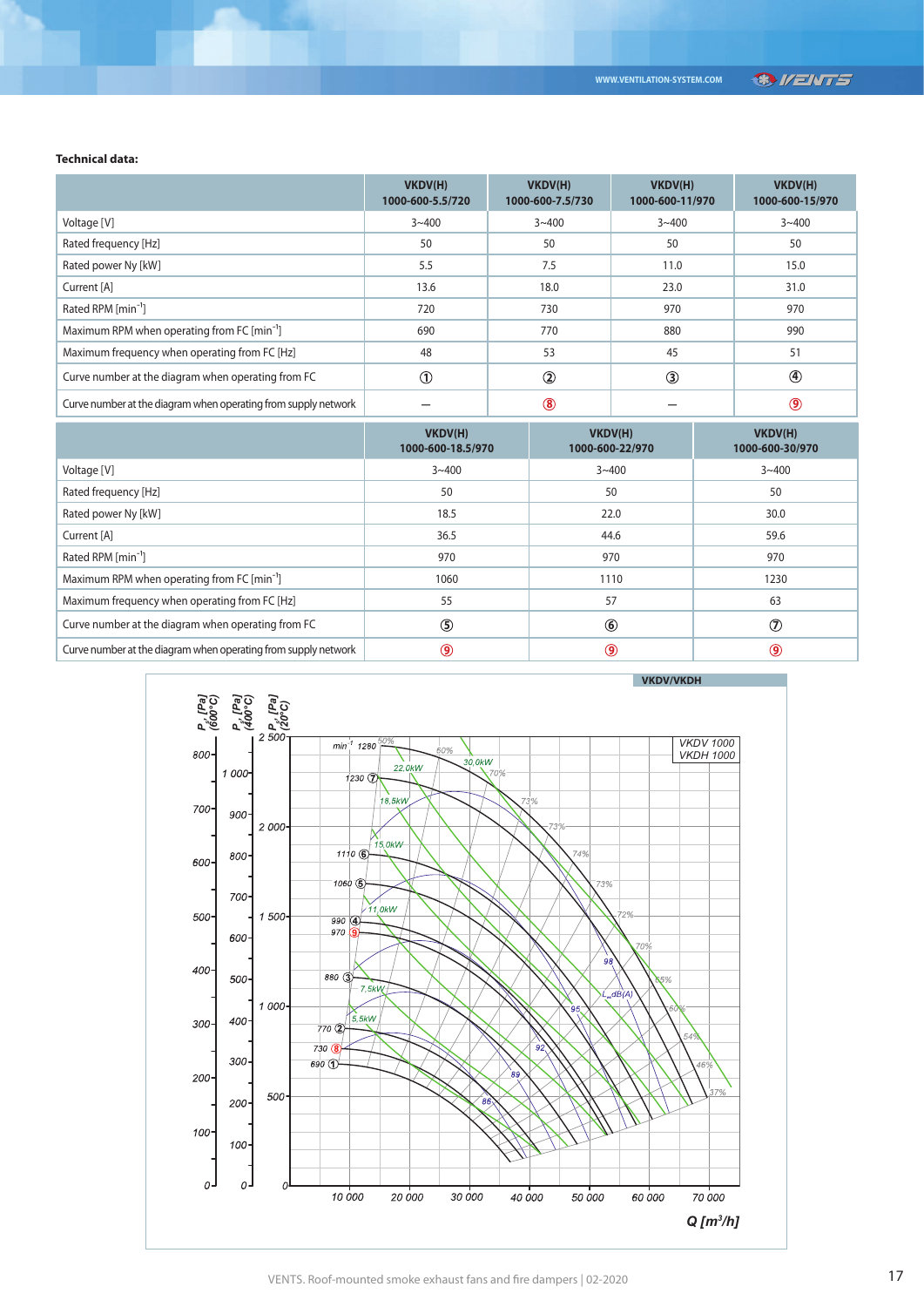## **Technical data:**

|                                                                | VKDV(H)<br>1100-600-11/730 | VKDV(H)<br>1100-600-15/730 | VKDV(H)<br>1100-600-18.5/970 |
|----------------------------------------------------------------|----------------------------|----------------------------|------------------------------|
| Voltage [V]                                                    | $3 - 400$                  | $3 - 400$                  | $3 - 400$                    |
| Rated frequency [Hz]                                           | 50                         | 50                         | 50                           |
| Rated power Ny [kW]                                            | 11.0                       | 15.0                       | 18.5                         |
| Current [A]                                                    | 25.1                       | 32.3                       | 36.5                         |
| Rated RPM [min <sup>-1</sup> ]                                 | 730                        | 730                        | 970                          |
| Maximum RPM when operating from FC [min <sup>-1</sup> ]        | 715                        | 775                        | 830                          |
| Maximum frequency when operating from FC [Hz]                  | 49                         | 53                         | 43                           |
| Curve number at the diagram when operating from FC             | $\circledcirc$             | $^{\circledR}$             | $\circled{3}$                |
| Curve number at the diagram when operating from supply network |                            | $\circledcirc$             |                              |
|                                                                |                            | <b>SALES SALES</b>         |                              |

|                                                                | VKDV(H)<br>1100-600-22/970 | VKDV(H)<br>1100-600-30/970 | VKDV(H)<br>1100-600-37/980 |
|----------------------------------------------------------------|----------------------------|----------------------------|----------------------------|
| Voltage [V]                                                    | $3 - 400$                  | $3 - 400$                  | $3 - 400$                  |
| Rated frequency [Hz]                                           | 50                         | 50                         | 50                         |
| Rated power Ny [kW]                                            | 22.0                       | 30.0                       | 37.0                       |
| Current [A]                                                    | 44.6                       | 59.6                       | 70.0                       |
| Rated RPM [min <sup>-1</sup> ]                                 | 970                        | 970                        | 980                        |
| Maximum RPM when operating from FC [min <sup>-1</sup> ]        | 880                        | 980                        | 1040                       |
| Maximum frequency when operating from FC [Hz]                  | 45                         | 51                         | 53                         |
| Curve number at the diagram when operating from FC             | $^{\circledR}$             | $\circledS$                | $\circledast$              |
| Curve number at the diagram when operating from supply network |                            | $^\circledR$               | $\circledcirc$             |



18 VENTS. Roof-mounted smoke exhaust fans and fire dampers | 02-2020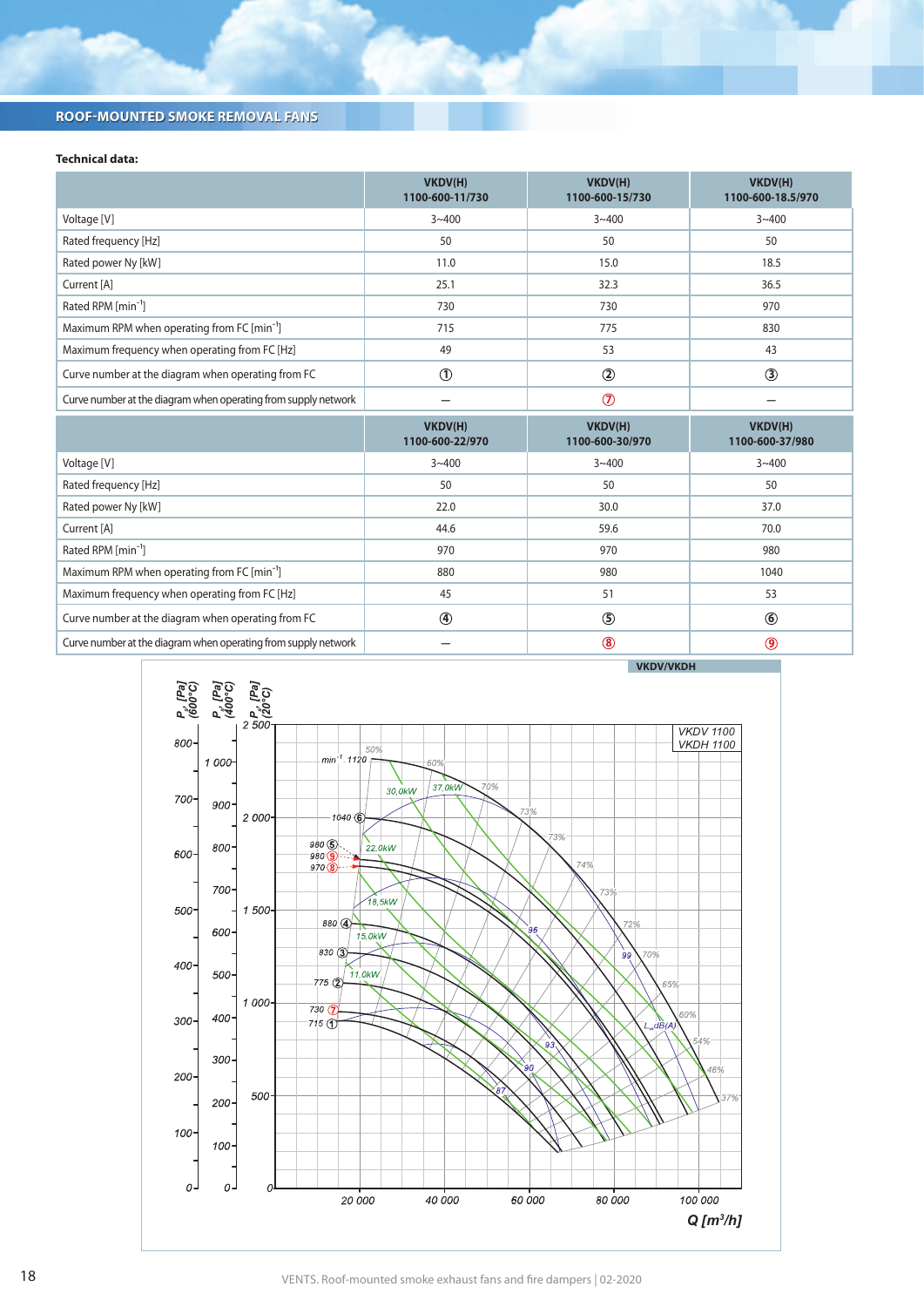# **®VENTS**

### **Overall dimensions:**

| Name                      | H            | H1         | L1   | L2   | L <sub>3</sub> | L4   | ØD  | ØD1 | ØD <sub>2</sub> | Ød1 | Ød <sub>2</sub> | $\mathsf{n}$ | Weight<br>$[kg] % \begin{center} % \includegraphics[width=\textwidth]{images/Trigers.png} % \end{center} % \caption { % \textit{DefNet} of the \textit{DefNet} (MSE) and the \textit{DefNet} (MSE) and the \textit{DefNet} (MSE) and the \textit{DefNet} (MSE) and the \textit{DefNet} (MSE) and the \textit{DefNet} (MSE) and the \textit{DefNet} (MSE) and the \textit{DefNet} (MSE) and the \textit{DefNet} (MSE) and the \textit{DefNet} (MSE) and the \textit{DefNet} (MSE) and the \textit{DefNet} (MSE) and the \textit{DefNet} (MSE) and the \textit{Def$ | RKV, RKVI<br>mounting frame<br>compatibility |
|---------------------------|--------------|------------|------|------|----------------|------|-----|-----|-----------------|-----|-----------------|--------------|-------------------------------------------------------------------------------------------------------------------------------------------------------------------------------------------------------------------------------------------------------------------------------------------------------------------------------------------------------------------------------------------------------------------------------------------------------------------------------------------------------------------------------------------------------------------|----------------------------------------------|
| VKDV(H) 630-600-1.5/930   |              | 302<br>307 |      | 750  | 955            | 1153 | 503 | 541 | 634             | 10  | 21              | 12           | 200                                                                                                                                                                                                                                                                                                                                                                                                                                                                                                                                                               | RKV(I) 630                                   |
| VKDV(H) 630-600-2.2/940   | 1038         |            |      |      |                |      |     |     |                 |     |                 |              | 210                                                                                                                                                                                                                                                                                                                                                                                                                                                                                                                                                               |                                              |
| VKDV(H) 630-600-3/960     | 1043         |            |      |      |                |      |     |     |                 |     |                 |              | 225                                                                                                                                                                                                                                                                                                                                                                                                                                                                                                                                                               |                                              |
| VKDV(H) 630-600-4/1440    | 1038         | 302        | 1424 |      |                |      |     |     |                 |     |                 |              | 216                                                                                                                                                                                                                                                                                                                                                                                                                                                                                                                                                               |                                              |
| VKDV(H) 630-600-5.5/1450  | 1043         | 307        |      |      |                |      |     |     |                 |     |                 |              | 230                                                                                                                                                                                                                                                                                                                                                                                                                                                                                                                                                               |                                              |
| VKDV(H) 630-600-7.5/1440  | 1134         |            |      |      |                |      |     |     |                 |     |                 |              | 255                                                                                                                                                                                                                                                                                                                                                                                                                                                                                                                                                               |                                              |
| VKDV(H) 710-600-2.2/940   | 1181         | 317        |      |      |                |      |     |     |                 |     |                 |              | 242                                                                                                                                                                                                                                                                                                                                                                                                                                                                                                                                                               |                                              |
| VKDV(H) 710-600-3/960     | 1186         | 322        | 1508 | 840  | 1040           | 1238 | 633 | 674 | 730             | 12  | 21              | 16           | 252                                                                                                                                                                                                                                                                                                                                                                                                                                                                                                                                                               | RKV(I) 710-800                               |
| VKDV(H) 710-600-4/950     |              |            |      |      |                |      |     |     |                 |     |                 |              | 253                                                                                                                                                                                                                                                                                                                                                                                                                                                                                                                                                               |                                              |
| VKDV(H) 710-600-5.5/960   |              |            |      |      |                |      |     |     |                 |     |                 |              | 280                                                                                                                                                                                                                                                                                                                                                                                                                                                                                                                                                               |                                              |
| VKDV(H) 710-600-7.5/1455  |              |            |      |      |                |      |     |     |                 |     |                 |              | 281                                                                                                                                                                                                                                                                                                                                                                                                                                                                                                                                                               |                                              |
| VKDV(H) 710-600-11/1460   |              |            |      |      |                |      |     |     |                 |     |                 |              | 292                                                                                                                                                                                                                                                                                                                                                                                                                                                                                                                                                               |                                              |
| VKDV(H) 800-600-4/960     | 1239         | 345        | 1543 | 840  | 1040           | 1238 | 633 | 674 | 784             | 12  | 21              | 16           | 286                                                                                                                                                                                                                                                                                                                                                                                                                                                                                                                                                               |                                              |
| VKDV(H) 800-600-5.5/950   |              |            |      |      |                |      |     |     |                 |     |                 |              | 305                                                                                                                                                                                                                                                                                                                                                                                                                                                                                                                                                               |                                              |
| VKDV(H) 800-600-7.5/970   |              |            |      |      |                |      |     |     |                 |     |                 |              | 312                                                                                                                                                                                                                                                                                                                                                                                                                                                                                                                                                               |                                              |
| VKDV(H) 800-600-11/960    | 1335         | 355        |      |      |                |      |     |     |                 |     |                 |              | 390                                                                                                                                                                                                                                                                                                                                                                                                                                                                                                                                                               |                                              |
| VKDV(H) 800-600-15/1460   |              |            |      |      |                |      |     |     |                 |     |                 |              | 390                                                                                                                                                                                                                                                                                                                                                                                                                                                                                                                                                               |                                              |
| VKDV(H) 800-600-18.5/1470 |              |            |      |      |                |      |     |     |                 |     |                 |              | 395                                                                                                                                                                                                                                                                                                                                                                                                                                                                                                                                                               |                                              |
| VKDV(H) 900-600-4/720     | 1379         | 363        |      |      | 1200           | 1398 | 713 | 751 | 874             | 12  | 21              | 16           | 376                                                                                                                                                                                                                                                                                                                                                                                                                                                                                                                                                               | <b>RKV(I) 900</b>                            |
| VKDV(H) 900-600-5.5/960   | 1398<br>1491 |            | 1871 | 1050 |                |      |     |     |                 |     |                 |              | 376                                                                                                                                                                                                                                                                                                                                                                                                                                                                                                                                                               |                                              |
| VKDV(H) 900-600-7.5/970   |              |            |      |      |                |      |     |     |                 |     |                 |              | 380                                                                                                                                                                                                                                                                                                                                                                                                                                                                                                                                                               |                                              |
| VKDV(H) 900-600-11/970    |              | 372        |      |      |                |      |     |     |                 |     |                 |              | 418                                                                                                                                                                                                                                                                                                                                                                                                                                                                                                                                                               |                                              |
| VKDV(H) 900-600-15/960    |              |            |      |      |                |      |     |     |                 |     |                 |              | 433                                                                                                                                                                                                                                                                                                                                                                                                                                                                                                                                                               |                                              |
| VKDV(H) 900-600-18.5/960  |              |            |      |      |                |      |     |     |                 |     |                 |              | 482                                                                                                                                                                                                                                                                                                                                                                                                                                                                                                                                                               |                                              |
| VKDV(H) 900-600-22/960    | 1565         |            |      |      |                |      |     |     |                 |     |                 |              | 566                                                                                                                                                                                                                                                                                                                                                                                                                                                                                                                                                               |                                              |
| VKDV(H) 1000-600-5.5/720  | 1365         | 398        |      |      |                |      |     |     |                 |     |                 |              | 467                                                                                                                                                                                                                                                                                                                                                                                                                                                                                                                                                               |                                              |
| VKDV(H) 1000-600-7.5/730  | 1573         |            |      | 1240 | 1430           | 1628 | 803 | 837 | 974             | 12  | 23              | 24           | 588                                                                                                                                                                                                                                                                                                                                                                                                                                                                                                                                                               |                                              |
| VKDV(H) 1000-600-11/970   |              | 403        | 2111 |      |                |      |     |     |                 |     |                 |              | 590                                                                                                                                                                                                                                                                                                                                                                                                                                                                                                                                                               |                                              |
| VKDV(H) 1000-600-15/970   |              |            |      |      |                |      |     |     |                 |     |                 |              | 595                                                                                                                                                                                                                                                                                                                                                                                                                                                                                                                                                               |                                              |
| VKDV(H) 1000-600-18.5/970 |              |            |      |      |                |      |     |     |                 |     |                 |              | 639                                                                                                                                                                                                                                                                                                                                                                                                                                                                                                                                                               |                                              |
| VKDV(H) 1000-600-22/970   |              |            |      |      |                |      |     |     |                 |     |                 |              | 670                                                                                                                                                                                                                                                                                                                                                                                                                                                                                                                                                               |                                              |
| VKDV(H) 1000-600-30/970   |              |            |      |      |                |      |     |     |                 |     |                 |              | 690                                                                                                                                                                                                                                                                                                                                                                                                                                                                                                                                                               | RKV(I) 1000-1100                             |
| VKDV(H) 1100-600-11/730   | 1721         | 441        | 2236 | 1240 | 1430           | 1628 | 903 | 934 | 1075            | 12  | 23              | 24           | 720                                                                                                                                                                                                                                                                                                                                                                                                                                                                                                                                                               |                                              |
| VKDV(H) 1100-600-15/730   |              |            |      |      |                |      |     |     |                 |     |                 |              | 775                                                                                                                                                                                                                                                                                                                                                                                                                                                                                                                                                               |                                              |
| VKDV(H) 1100-600-18.5/970 |              |            |      |      |                |      |     |     |                 |     |                 |              | 763                                                                                                                                                                                                                                                                                                                                                                                                                                                                                                                                                               |                                              |
| VKDV(H) 1100-600-22/970   |              |            |      |      |                |      |     |     |                 |     |                 |              | 794                                                                                                                                                                                                                                                                                                                                                                                                                                                                                                                                                               |                                              |
| VKDV(H) 1100-600-30/970   |              |            |      |      |                |      |     |     |                 |     |                 |              | 812                                                                                                                                                                                                                                                                                                                                                                                                                                                                                                                                                               |                                              |
| VKDV(H) 1100-600-37/980   | 1773         |            |      |      |                |      |     |     |                 |     |                 |              | 930                                                                                                                                                                                                                                                                                                                                                                                                                                                                                                                                                               |                                              |